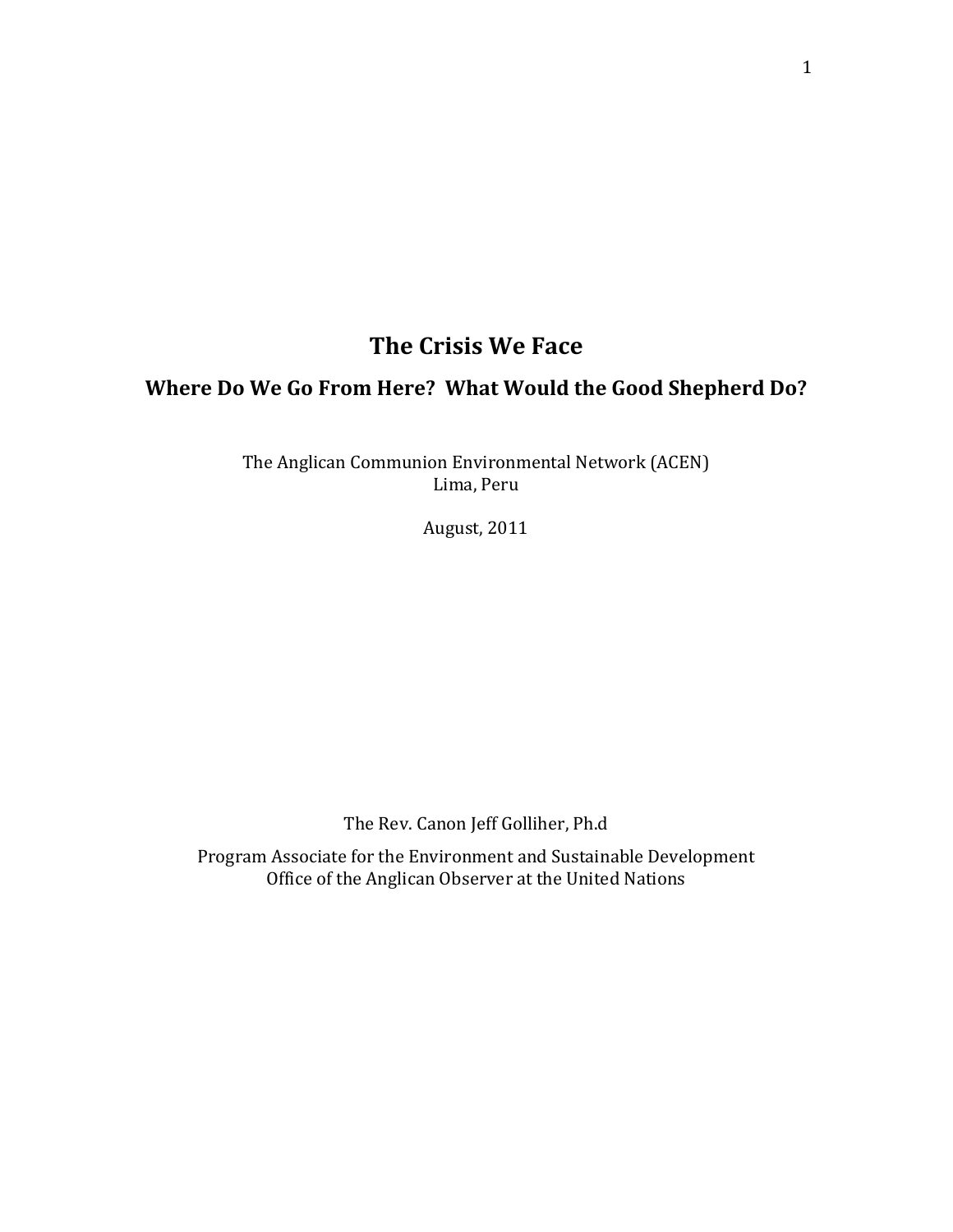#### **Introduction**

If there was ever a time when the world needed hope and help, that time is now. The environmental problems we face are huge; their magnitude, almost unthinkable. They actually are unthinkable in the sense that we must depend on computer simulations to help us discern what the consequences might eventually be. Yet more and more people are seeing evidence of the unthinkable accumulating before their eyes. Everyone at this meeting is aware of the bad news; and the good news, which we also know, is that substantial parts of the world are living more sustainably. Many national and local governments, financial institutions, and corporations are playing positive roles, as the churches have been for many years, including the Anglican Communion. The good news is good, but it's not enough, and it's not happening fast enough.

So where in the grand scheme of things are we now, and where do we go from here? What we didn't want, twenty, thirty, maybe forty years ago ‐‐ when the environmental movement began to take root ‐‐ was to reach a point now where we could plainly see environmental destruction on this scale. When we can see evidence like this writ large – when I can see it where I live, and you can see it where you live, across the world from me -- we know that we've crossed a threshold of interwoven changes from which we may not be able to turn back. Many environmental scientists believe that we will not be able to return to the way things were, let's say, two hundred years ago. But that's not to suggest that a final catastrophe is written into the script. Hopefully, we can still change course enough to avert the worst scenarios. Nevertheless, carbon levels have been too high and increasing for too long; and now, we're living in a world radically different from the one that any of us (or our ancestors) have ever known.

I'm thinking of climate change and more than that: tremendous losses in biodiversity, forests, farmland, available freshwater, ocean and river life, and, as a result, swelling numbers of environmental refugees. All these tragedies are so tightly interwoven that we can't solve the problems behind one without solving the others too. Any one of them would be huge without climate change. With climate change, on top of predicted population increases over the next 50 to 100 years, the consequences of all other environmental problems are magnified greatly.

*Strategically, none of these issues can be ignored, played down, or postponed while we focus on one or two, including climate change. Our crisis is systemic. All the issues must be addressed, all at once. In this regard, the UN needs to renew its vision for sustainable development by addressing how we can reduce greenhouse emissions, provide adequate, healthy food, and increase water security in an integrated way.* 

Here, I want to discuss my concerns as a person, as a priest who works locally and globally, and as someone who is involved in eco-justice ministry. I think about these things whenever I speak with someone at the UN or in my congregation. I ask myself about the outlook on the world that we're offering, projecting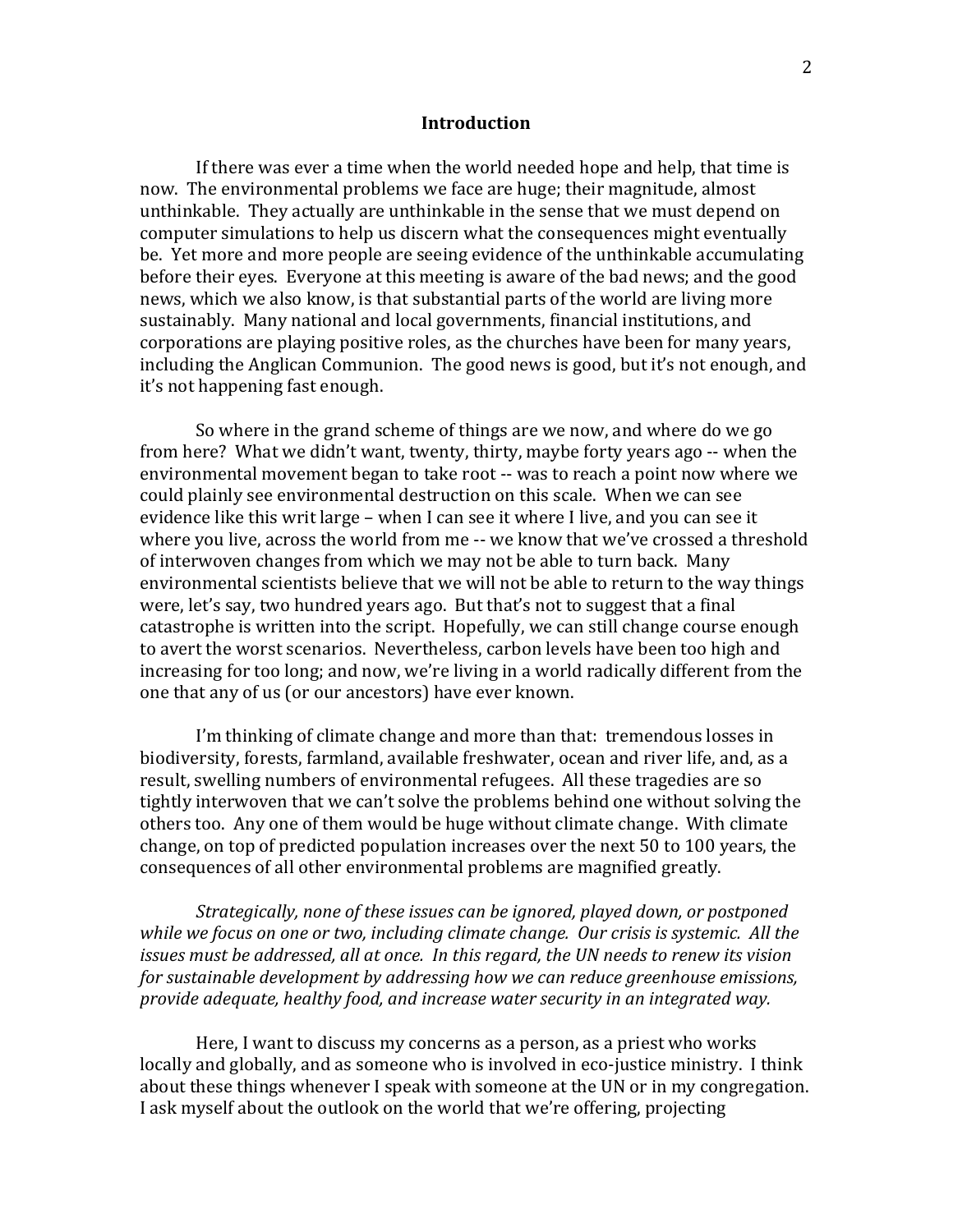unconsciously, and expressing openly – in addition to our Christian vision. I wonder how they perceive the work of the church, at home and internationally, and what they really feel about it in their hearts and souls. That's a lot to think about, but all of it centers on two questions, the first relating to the United Nations:

# *What can we expect from the UN with regard to life and death environmental issues like climate change, food, and water? What kind of solutions can it reasonably offer?*

The second question involves us, the Anglican Communion Environmental Network (ACEN) and the Anglican Communion that we represent:

*What kinds of ecojustice ministry should we be doing and encouraging within the Anglican Communion? What kind of help can we, in the ACEN, give to the Anglican Communion?*

It goes without saying that our ministry should be rooted in sound Christian teachings. Here, I'm thinking in a more strategic way: Given the condition of the global environment and where it might lead, *what must we do now*? W*hat would the Good Shepherd want us to do?* 

I'll begin with the United Nations, and then offer some reflections and suggestions on our collective ministry in the ACEN, when my tone and concerns will shift a bit, given my work at the Anglican UN Office and as a parish priest. But first, a few words on my background: My early upbringing was in a relatively poor region of exploited factory workers, small farmers, and miners in the United States. That part of the US, called "southern Appalachia," has a great deal in common with developing nations everywhere, and I can't help but see environmental issues through those eyes. Before becoming an Episcopal priest many years later, I worked as a cultural anthropologist, both in the field and as a teacher, which is another perspective that I bring to this ministry. When I was in seminary, I was fortunate to begin my work at the Anglican UN Office. After seminary, I continued at the UN as one part of a larger ministry as Canon for Environmental Justice and Community Development at the Cathedral of St. John the Divine in Manhattan. There I was part of a team of priests, scientists, and philosophers who were trying to understand spiritual teachings from the standpoint of the Living Earth – a third perspective that I hold dear to my heart. For the last eight years, I've been a parish priest in a rural area of the Diocese of New York, while continuing the work at the UN. The connection between our ministry for the Anglican Communion, on the one hand, and the local congregation, on the other, has been a concern of mine for some time.

# **The United Nations and the Environment**

 The UN first adopted the environment as a serious part of its work in the 1970's. At that time, religious NGOs (like the World Council of Churches) were concerned about this otherwise positive development. Why? The reason was not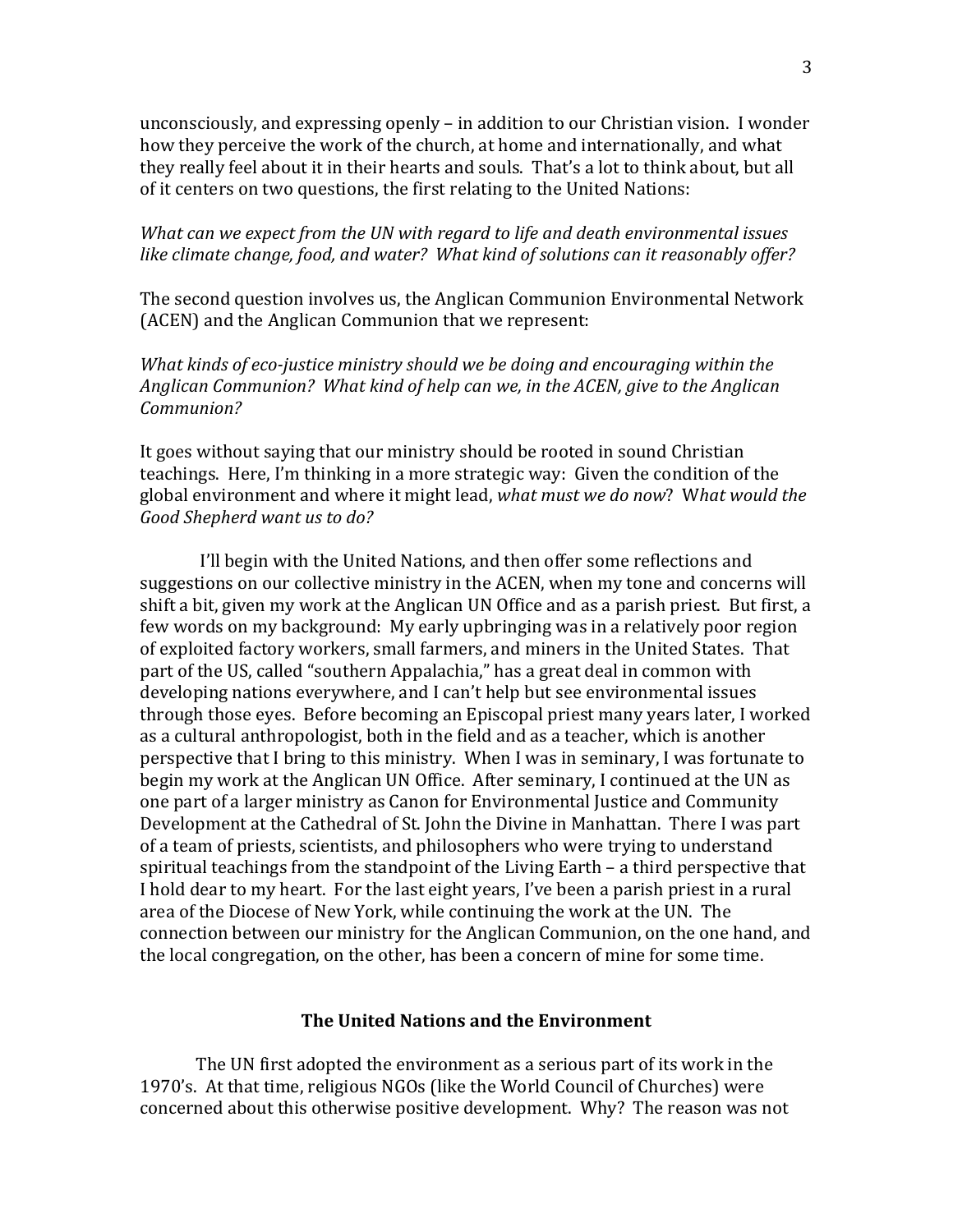that the churches failed to perceive how serious the issue was, even back then. Rather, the reason was the church's concern that the UN would interpret the environment primarily from a scientific or economic point of view (as a collection of extractable resources for the benefit of developed nations), and not as a sacred trust involving serious moral questions about spirituality, justice, stewardship, and respect. It turns out that this kind of critique underlies most serious discussions about the environmental crisis today.

Twenty years or so of deliberation and debate culminated in the early 1990's with the Earth Summit in Rio de Janeiro. That conference, which linked together environmental conservation, poverty eradication, and sustainable development, significantly transformed the UN's vision of and strategy for development programs. Holistic, integrated, ethical thinking was the way it was done. Poverty was the key. Among NGOs, the name of Leonardo Boff, to name one notable example, was often mentioned, and he occasionally spoke there. Because the UN recognized that some economic systems create poverty, their overall strategy was to transform economic development by moving it in a sustainable direction. For similar reasons, grass‐ roots environmental groups in the 1990's began to understand their work not so much as "environmental," but in terms of environmental justice and eco-justice. Personally, I've never considered myself to be an environmentalist, at least not in that sense. All this is a long story rolled into a few sentences. The strategy of the UN was and still is (at least officially) to eliminate poverty and save the environment at the same time. In effect, eliminating poverty would save the environment. This strategy is the best and most ethical one that we have, and it could still work. Along these lines, the Millennium Development Goals initiative, which was meant to rescue people and the sustainable development strategy (once it was realized that some Member States were not particularly committed to it), is showing some progress, despite startling shortfalls in reaching specific goals.

The Earth Summit was the beginning of a series of large international conferences on different aspects of the UN's overall strategy (known as "Agenda 21"): women, population, social development, biodiversity, small island states, and human settlements. I attended most of those conferences. In addition, special pressing issues, like climate change, biodiversity, and deforestation, were brought to the forefront, and parallel tracks of deliberation and policy‐making were created for them. All this was good; all the processes were exceedingly helpful in bringing together the points of view of NGOs, civil society, and governments.

Now I should make a few comments about the Anglican UN Office. We represent the Anglican Consultative Council and the Archbishop of Canterbury at the UN. Our mandate for advocacy is established in the content of ACC resolutions and other related declarations and official documents, including those from the ACEN. We use those statements frequently. Although we agree with the overall vision of the UN and its work (founded, as it is, on documents like the "Universal Declaration on Human Rights"), we don't work for the UN, nor do we agree with everything the UN does.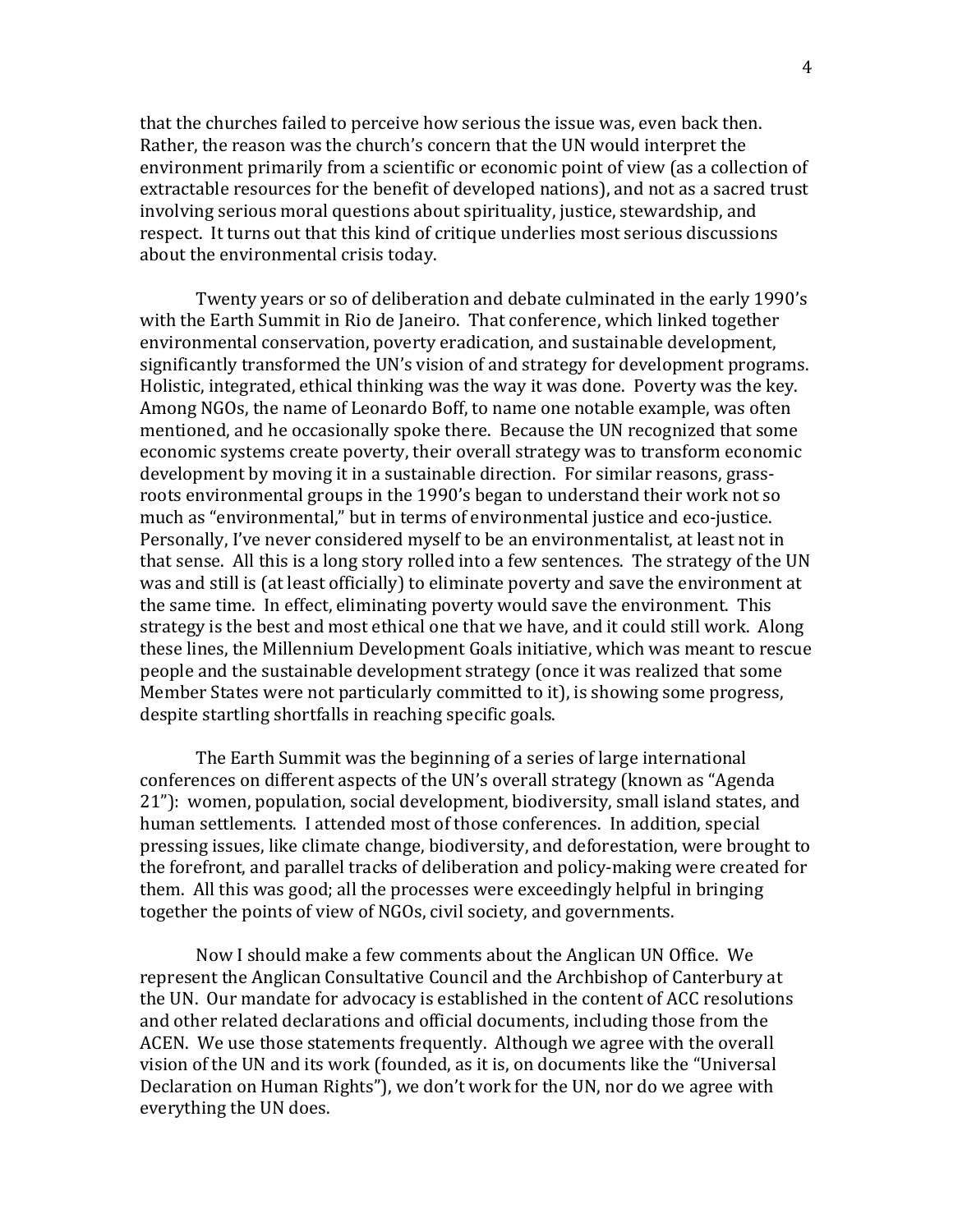It's important to remember that the UN, as an organization, is inseparable from the nations that make up its membership and pay for its work. For that reason, criticisms of the UN itself and its decisions are often misdirected. On the whole, the UN is perceived as considerably more significant and more effective (even essential) by developing nations, than by developed nations, especially the United States. Developing nations tend to see the UN as a lifesaver, since they receive desperately needed development assistance and humanitarian relief from the UN. Developed nations – here I'm referring to some politically powerful constituencies in the United States – might see the UN as a waste of time, money, and resources, if not a threat to the sovereignty of Member States. It should also be pointed out that developing nations sometimes have similar objections, but for very different reasons; specifically, they may feel that the UN could become a threat to their national interest when developed nations control its decisions and policies.

The point of view of the Anglican UN Office is that we need the UN because there's no other organization like it. The UN is vital to global peacemaking and the promotion of justice. Its agenda is largely the world's agenda, as the first Anglican Observer, The Most Rev. Sir Paul Reeves from New Zealand, put it years ago, and the UN is where we sort it out. For example, the UN's commitment to peacekeeping and human rights is singular and essential. Specific programs like the UN Environment Program, the UN Development Program, and the Food and Agriculture Organization (to name only a few) do vital work, much of it focused on local communities, renewable energy, the empowerment of women, environmental protection, and sustainable development. These are all priorities of the Anglican UN Office in keeping with the meaning and intent of innumerable ACC resolutions.

#### The UN, the Role of NGOs, and Corporate Influence

There are persistent problems with the implementation of the UN's sustainable development strategy, which, for the most part, reflect the same economic and political dynamics that we see operating everywhere in the world today. These dynamics have two dimensions. First, the role and importance of Non‐Governmental Organizations (NGOs), like the churches, have decreased at the UN since the 1992 Earth Summit in Rio. Second, the role and importance of global corporations and financial institutions (the IMF and the World Bank) have considerably increased (the emphasis here is on corporate influence). Likewise, in many countries the interests of ordinary citizens have decreased as a result of corporate influence in the halls of government, even democratic ones. Power relations of this kind have always been intrinsic to the political process, but the tightening grip of corporate interests at the UN to such an extent is a remarkable development at this point in time. Not every staff person at the UN would agree, at least publicly, with this assessment. But staff people at the UN come and go, and many of the newer staff are unaware of the gradual changes that have taken place in the last twenty years. Changes along these lines have happened and continue to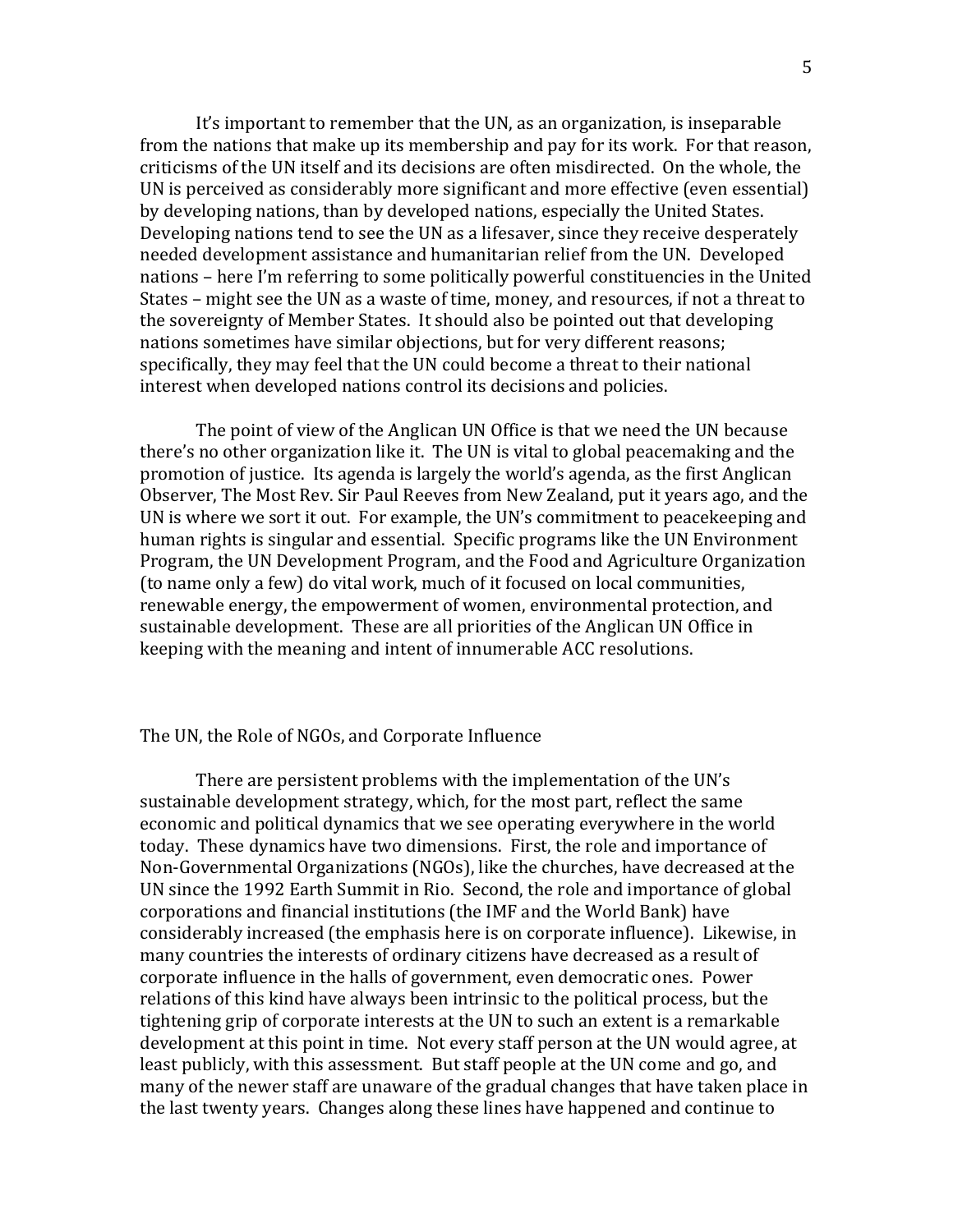happen, in part, as a result of pressure, mostly behind the scenes, applied by the more powerful developed nations who contribute relatively large amounts of yearly dues to the UN. Corporate interests often shape the priorities of those nations. This is nowhere close to the whole story, but it is an important part of it. If those nations and the financial interests they represent don't get what they want, the threat is that they will withhold their funds and dues. It's effective.

*This suggests that, with regard to political advocacy, we (the ACEN and its members) should focus our attention as much on corporate boardrooms and shareholder activism as on government policies and legislation – perhaps even more on the former insofar as that's where large decisions affecting the global economy and the environment are actually made.* 

 The reasons for the inability of the UN to deal effectively with environmental issues on the scale that is necessary today are a direct result of these political and economic dynamics. In other words, the UN itself is not the problem as much as the complex forces that Member States bring to its deliberations. Let me explain this a bit more with regard to environment issues. My purpose is to help us understand better how decisions are made there, and how they relate to the work we do.

 In the early 1990's, developed nations understood that the growing activism of NGOs, which was effective in those years, would challenge their influence at the UN. That's when the UN began to relate to NGOs differently. I'll give some examples. The UN's "Forum on Forests" (its purpose is to implement the Convention on Forests (a legally binding agreement mandated by the Rio Summit) reformulated their definition of what qualifies as a "forest" in line with corporate interests. For the most part, tree plantations now qualify as forests. In some ways, the same corrupting influences fell upon the Rio Summit's Convention on Biodiversity. The first set of guidelines and principles for this Convention were stated in primarily economic and financial terms. In other words, how much is that forest or this desert worth financially? I'm making a point here, but not overstating the implications. Enough pressure was put on the UN at high levels to force them to convene another group to write an alternative policy‐making document called "Spiritual and Cultural Values of Biodiversity." Because I was a member of the group who wrote it, I am well aware of the political dynamics involved. The interesting point here is that the UN Environment Program did not, at that time, have the resources and organizational capacity to produce the alternative set of guidelines. Instead, the UN Development Program commissioned the work and organized its completion. Similar forces have played upon UN deliberations on water. Now the privatization of water is less of a contentious issue (not so at the UN Office) than it was ten years ago, which is unfortunate.

 I don't want to make negative comments about particular agencies or departments of the UN. They all do good work. I only want to point out that when we're thinking about or participating in any given UN project in our home countries or internationally, we need to look closely at what the goals, strategies, and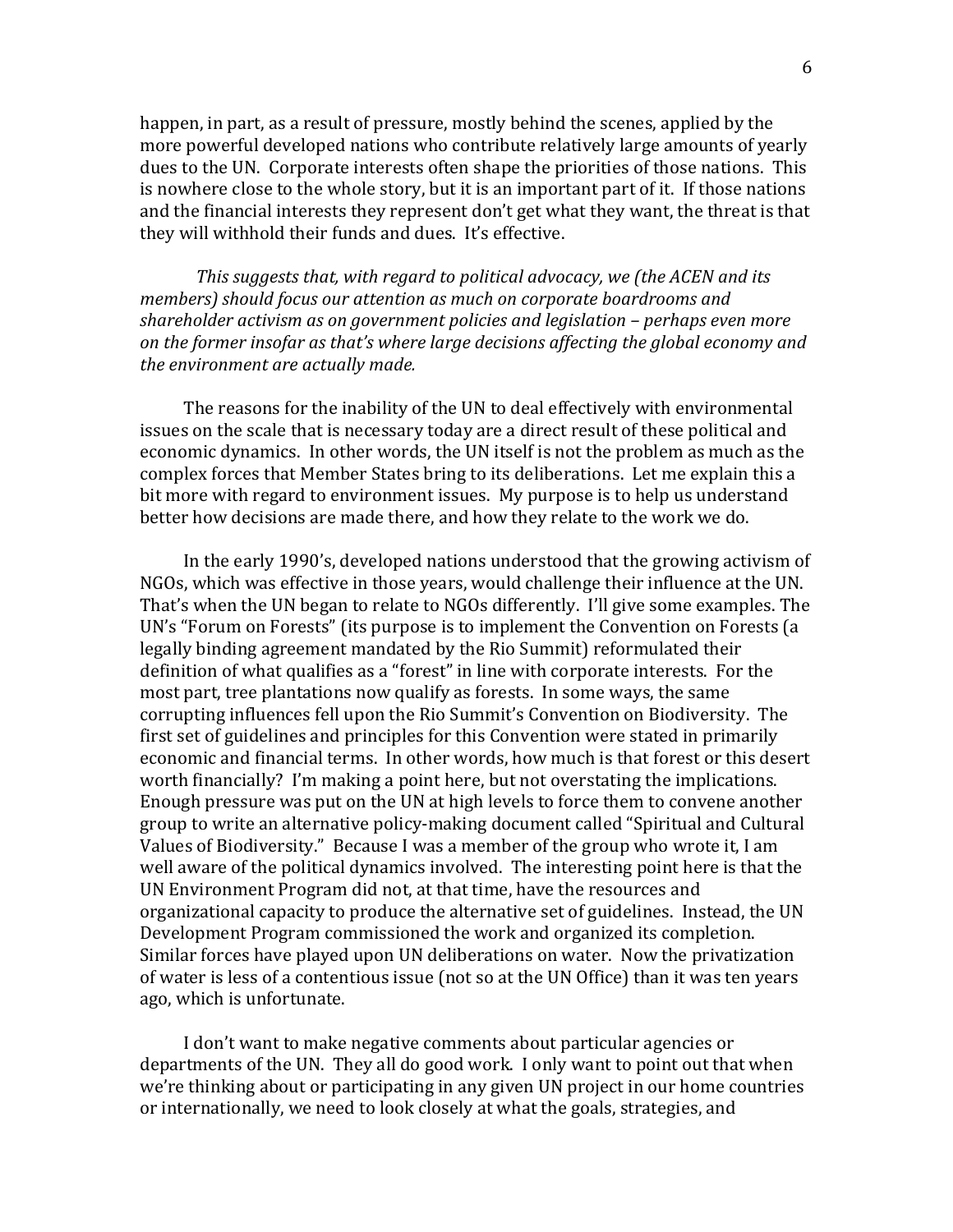capacities actually are. This is especially true of programs involving human rights, food, agriculture, and water, and where issues of privatization, genetic modification, and land ownership and control come into play. In practice, it's very difficult to know the differences among corporate interests, government interests, and UN interests, much less to discern where the peoples' interests or the web of life's interests are in the midst of the rapid and vast changes that are taking place everywhere – the UN included.

### The UN and Climate Change

 The same patterns discussed above also apply to climate change. On the whole, the failure of the Kyoto process and the last major UN Climate Change Conference (in Copenhagen) can be attributed to the efforts of some Member States to maintain their status as superpowers through economic influence. Those interests include more than oil, but also land, forests, food, water, and military power. This is what you would expect. They're calculating how to preserve economic and political power, not in denial of climate change (even the Pentagon has long recognized that climate change presents a security threat and increases the likelihood of armed conflict), but as a strategy for managing a gradual transition from fossil to renewable fuels. They want to control this process within limits that they consider "reasonable." According to their free market‐based strategy, catastrophe (within certain limits) can be an economic opportunity. I'm not against markets or making an honest living, and public/private partnerships have a crucial role to play in sustainable development. Nor am I suggesting that every global corporation has rejected social and environmental justice. This is definitely not the case, but the ones that try to operate according to the ethical standards of economic, social, and environmental justice play a small part in the larger picture. What I am saying is that the operating strategy, at this point in time, is to manage the limits of catastrophe, while exploiting the opportunity that large corporations and some developed nations believe it offers. Obviously, climate justice is not their primary concern. It is a concern to the extent that a popular uprising might interfere with their overall goal. So far, this hasn't been tested, except at World Trade Organization meetings several years ago, which were quelled. In the meantime, substantial parts of the world are considered to be acceptable losses: small island states, coastal regions, and whole countries, not to mention the polar and circumpolar regions.

 I realize that this might sound cynical. But when we look at the reality on the ground and witness the lack of transparency in public negotiations, it's an accurate description of the positioning that's taking place. Climate change denial plays a smaller part than we might think, except in outright propaganda for the public where it looms large. I'll give one last example, relating to the climate change summit in Copenhagen. The one outcome that was adopted was an apparent greenhouse gas‐reducing program called "Reducing Emissions from Deforestation in Developing Countries" (REDD). There was no discussion of this program on the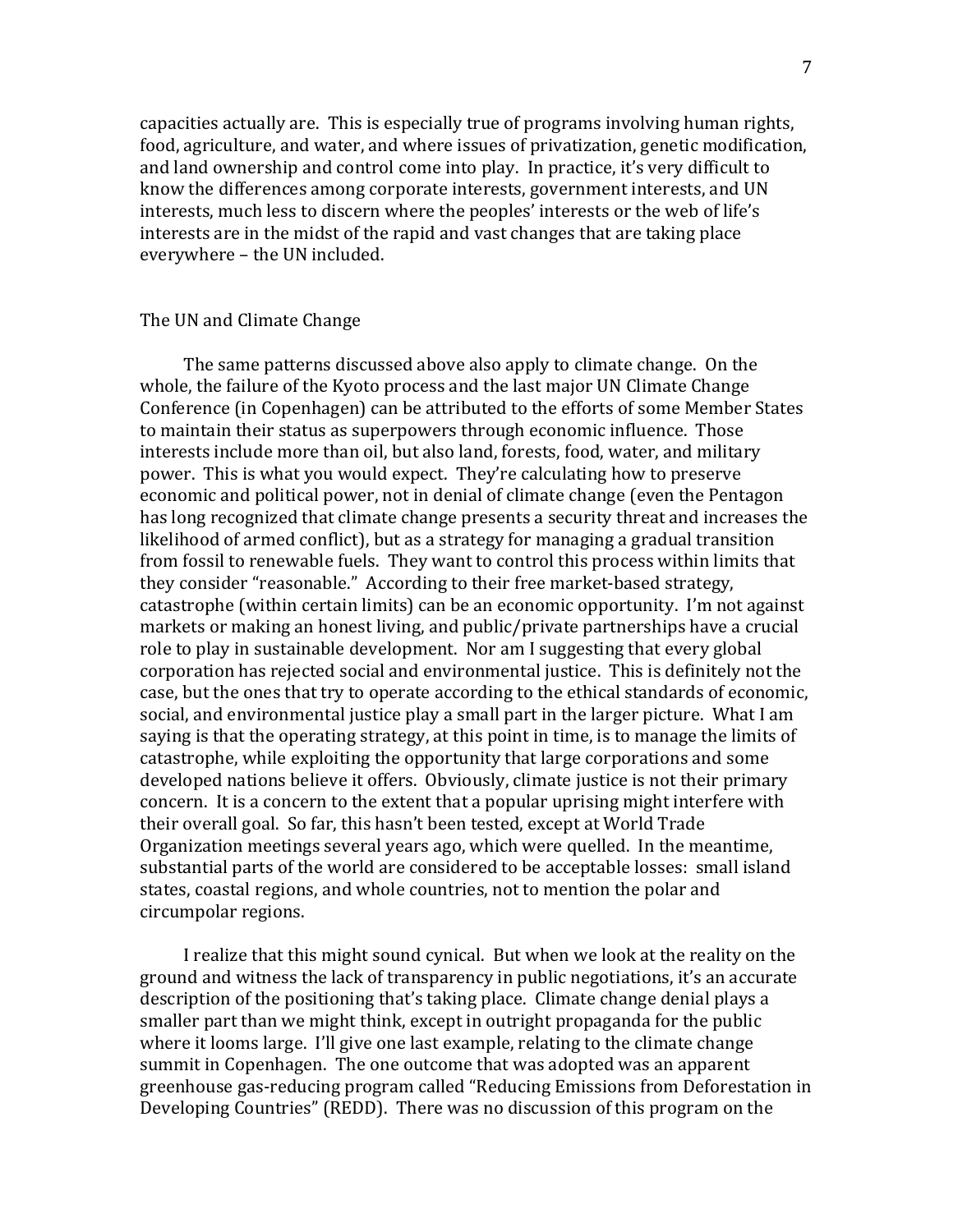floor of the negotiations. One of the many purposes of REDD is to encourage forest management, rather than deforestation, by putting a price on the ability of forests to absorb carbon ‐‐ which is a thorny and contentious subject. Carbon trading and carbon offset projects may have an important role to play in curbing greenhouse gas emissions. Nevertheless, some studies of the actual practice of carbon trading show that it is managed in much the same way that financial derivatives have been managed in mortgage lending. Regulation and oversight of these programs are often non‐existent. In addition, carbon trading and offsets give the impression (usually false) that emissions are being reduced, when, in fact, they are not. REDD significantly expands the carbon credit market into forest management under an agreement that involves public funds as well as corporate investments. It presumes that forests are commodities whose value is determined by the marketplace, rather than by the people who care for them and live within their bounds. One consequence is that traditional and indigenous peoples will no longer have access to them or the right to manage them sustainably.

 This example, like the others, points to a chain of doubtful, if not unethical and unjust assumptions that drive large environmental programs and policies. The assumption that governs them all is that resources can be managed and profits made more sustainably by a globalized free market, than by local communities, businesses, and municipalities. Reasons given for this are based on truly ominous trends, e.g., the urgency of the environmental crisis, population growth, and so on, which evoke legitimate fear, while manipulating consent. To make matters worse, these same strategies disempower (if not destroy) local communities and local governments, forcing them into deeper cycles of dependence on the corporatist global economy.

 It still seems likely that Member States of the UN will reach an agreement on reducing greenhouse emissions within the next few years, perhaps sooner. It also seems likely that the agreement will be subsequently modified as environmental conditions change and political thinking becomes hopefully clearer. What we must understand is that as much as we desperately need an agreement, it will not alter the consequences of harmful environmental changes that we've already set in motion ‐‐‐ and those consequences are serious. With an agreement, the kind of world that we are creating now, for better or worse, will remain a pressing question. That world will very likely be more sustainable than now, but sustainable for whom? And after what level of damage is done, and with what kinds of supposedly "acceptable" losses? By that, I mean whole ecosystems, thousands of communities, some nations, and millions of people whose livelihoods and possibly lives will be, in effect, stolen.

## Sustainable Development and Sustainable Communities

 If we continue to move in the direction that we're currently headed – pursuing a model of corporate‐driven sustainable development at the expense of sustainable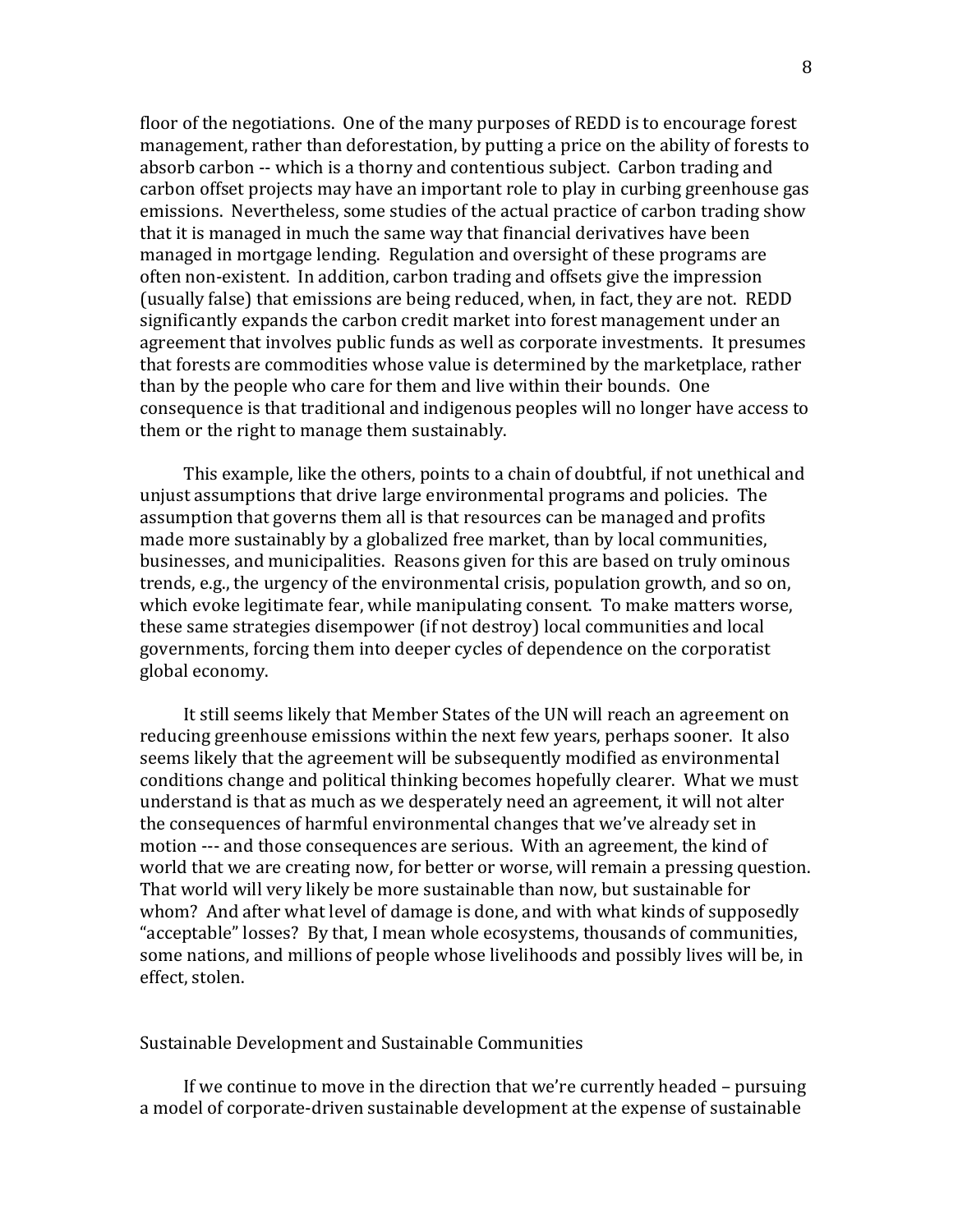communities ‐‐ then massive programs in humanitarian relief as a result of environmental destruction will become commonplace. This is already beginning to happen in some parts of Africa as a result of prolonged drought. Given how the global economy operates, we might expect humanitarian relief to become a "growth industry" in the years ahead, which will strengthen dominant power structures, at least for a while, seeming to justify their rationale. According to the "logic" of this system, almost anything that involves significant costs and represents security threats can be transformed into an economic opportunity for large investors.

 I would not want to overlook the fact that substantial parts of UN programs are dedicated to nurturing sustainable communities. These programs are often focused on food and agricultural systems, water security, and the empowerment of local communities and women ‐‐ all areas identified as critical by the early conferences on sustainable development. I'm thinking especially of the Women's Conference in Beijing and the Conference on Social Development in Copenhagen, where the input of NGOs was more direct; and the controlling influence of global corporations, less dominant. It was then that major UN programs and large segments of civil society, including the church (largely through the ecumenical presence of the World Council of Churches), agreed that sustainable local communities are the absolutely essential ingredient in sustainable economic development. This should be of serious concern to the church. Communities (whether they are found in villages, towns, or urban neighborhoods) represent the very places where the ministry of the church is lived out everyday. Our congregations are communities, and we are our congregations.

 Development that ignores, undermines, or destroys community life amounts to an indirect assault on human existence in large parts of the world, sometimes under the corporate guise of "greening" or "saving" the earth. In rural areas, this colonizing process has the impact of "clearing" the countryside, a tragic fact of history that the church has witnessed many times before. One relatively recent outcome of this kind of exploitation is that half of the world's people now live in cities. By 2030 that figure will rise to nearly 70%. These environmental and economic refugees will be seeking a life that has been lost, any kind of livelihood to ensure survival, and a semblance of community. As people of faith, we must confront the forces that drive this process and actively resist them, while meeting the humanitarian and spiritual needs of the people who are the victims of those forces.

#### **What Would the Good Shepherd Do?**

 Based on the successes and failures of the environmental work of the UN and its Member States, it appears that we in the ACEN (or any similar church‐based environmental group) have three broad areas where our efforts should go. I've identified them on the basis of experience with the UN, but I'm also thinking of Jesus' high priestly prayer in John (17:11b), "Father, protect them … that they may be one, as we are one." Here, my purpose is to explore what it means 'to protect" at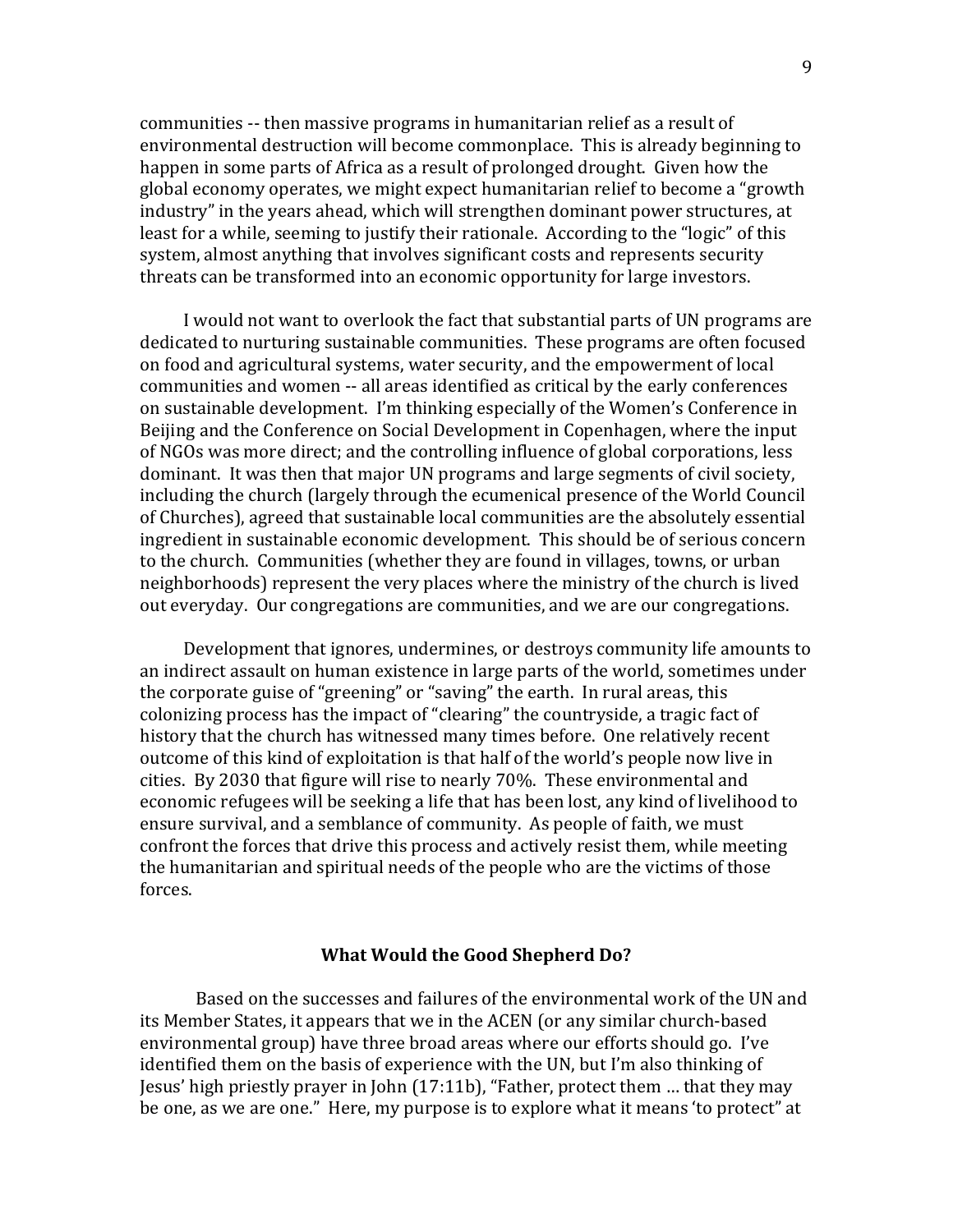a time when the struggle to survive has become commonplace among so many people worldwide.

*The first area goes without saying: we must do everything we can to reduce greenhouse emissions to safe levels and to conserve arable farmland and drinkable water. Here I'm pointing to four urgent concerns that are interrelated and immediately identifiable by members of our congregations: air pollution, renewable energy, food, and water.* 

*The second area involves a shift in our perception about the way things are. Specifically, we must adapt to deteriorating ecological systems in order to survive (e.g. conserving precious resources like food and water), while learning to repair local ecosystems (e.g., wetlands and forests) at the same time. Put another way, the facts on the ground and in the atmosphere indicate that we will not be able to return to the ecological conditions of a generation or two ago. This will require serious reflection on life's meaning and, in that light, on the purpose and effectiveness of local and global environmental ministries. For example, what really needs to happen where we live, and what can we do to make it happen? In order to accomplish this, we will need to learn how to perceive the consequences of our actions (in the church and elsewhere) from the perspective of the Living Earth.* 

I'll give an example. In Matthew 15, Jesus says, "*Do you not see that whatever goes into the mouth enters the stomach, and goes out into the sewer? But what comes out of the mouth proceeds from heart, and this is what defiles."* This teaching involves the deeper spiritual significance of dietary laws, but ultimately the message points to the grace of God and the Spirit's presence in the human heart. Nothing can separate us from the love of God, even the environmental crisis, terrible as it is. Yet, this is not to say that whatever enters the mouth and goes into the sewer has no ecological and spiritual significance – a question that parishioners will inevitably (and hopefully) raise. If they don't ask about it openly, they will think about it privately, perhaps wondering what their personal questions mean. From the standpoint of the Living Earth, this teaching has great meaning. I'm thinking of recent studies of freshwater in the United States that reveal, among other things, measurable amounts of hormone disrupting chemicals (used in industrial agriculture and harmful to human reproduction) and therapeutic anti‐depressants (evidence of an unacknowledged epidemic in the United States). Does the presence of these chemicals separate us from God's love? Of course it doesn't. But it indicates serious issues relating to mental and emotional health, compromised food systems, poor stewardship, a lack of ecological awareness, and serious problems with the love of neighbor, not to mention water pollution generally. To suggest or imply that this is somehow okay with God, as if it's an acceptable cost of doing business or of a way of life, grossly distorts the meaning of love and stewardship in Christian teachings.

*The third area follows from the first and the second: we must build, rebuild, and renew actual, facetoface human communities – including our congregations –*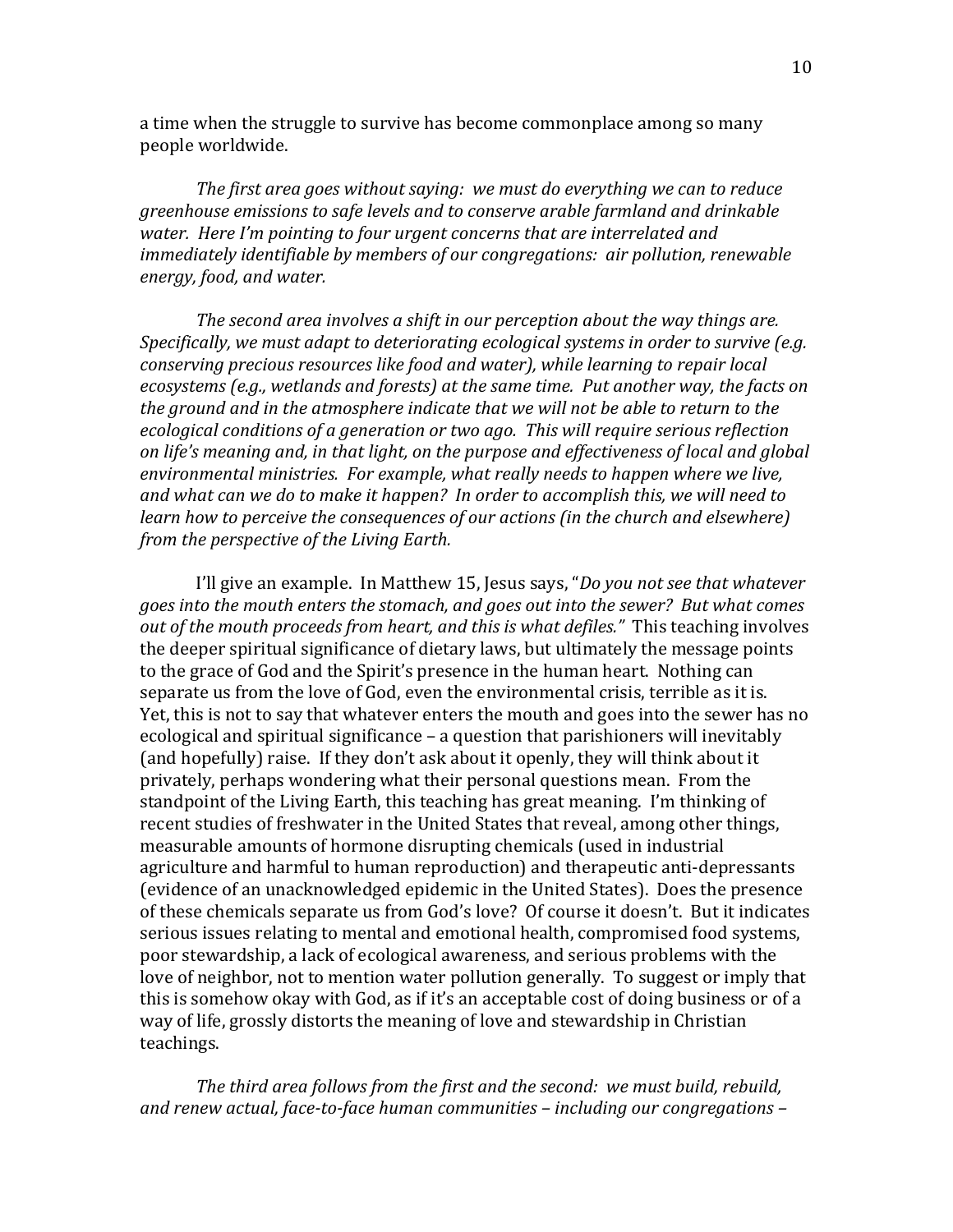*in a sustainable way. This is necessary not only because environmental destruction rips our communities (and congregations) apart, but also because programs for sustainable development that primarily serve corporate interests have the same negative impact. Ecological relationships, of which we are all a part, consist of "communities within communities," each dependent on the others. Our congregations (and the communities of which they are a part) must be grounded in this basic ecological fact and in the spiritual teachings of the church. The extent to which they (ecology and spirituality) seem to be incompatible is a measure of unsustainable practices and/or religious teachings that must be prayerfully revised.* 

 Last winter, at an Anglican UN Office Advisory Council meeting, I asked Archbishop Rowan a general question about environmental ministry. I had in mind strategy, advocacy, and organizing. His response was that we must get our own house in order for all kinds of reasons, one reason being the need to become more effective advocates internationally. He wasn't saying that we can't or shouldn't speak out in the meantime, especially about climate justice, as he has done and as Bishop George Browning has done for many years. What I heard him say was that, given where we are now and given the powers‐at‐be in this world, the effectiveness of the church depends on the witness of the church as a whole ‐‐ that is to say, leadership by the example of everyone in all parts of the church, clergy and laity.

 In that moment, I believe Archbishop Rowan was thinking of the many environmental initiatives in the Church of England. I would imagine he wants to see every congregation in the Church of England involved in some kind of environmental program. It seems to me that something along those lines, but applied globally, should be our goal too, as farfetched as that might sound. We, in the ACEN, should be thinking in farfetched ways – according the level of scale that's appropriate to our work and to the crisis we face. That might mean reorganizing the environmental network in the light of a thought out, long‐term strategic vision for mobilizing the entire Anglican Communion, not so much around "issues" as such, but by the way we live in our congregations and homes. It would take years to accomplish this, but it can be done and it has to be done. The facts of the environmental crisis suggest that it's our only realistic goal. We need to let the ACC know what we believe to be happening environmentally and what we should be doing in response. The time frame that we have to accomplish this goal is probably one generation (30 years), which is the amount of time that I've been doing working in this ministry. In the grand scheme of things, that's a blink of an eye.

 Rene Dubos, one of the early visionaries in ecology who consulted for the UN, said 'think globally, act locally." We have 80 million plus members in the Anglican Communion, organized in 38 Provinces, in 44 regional and national churches, and in more than 160 countries. That's the global dimension. They're all members of the Anglican Communion by virtue of being members of local congregations. That's the local dimension. Think globally; act locally. That's a lot of potential leadership by example, a lot of Christian witness, a lot of environmentally sustainable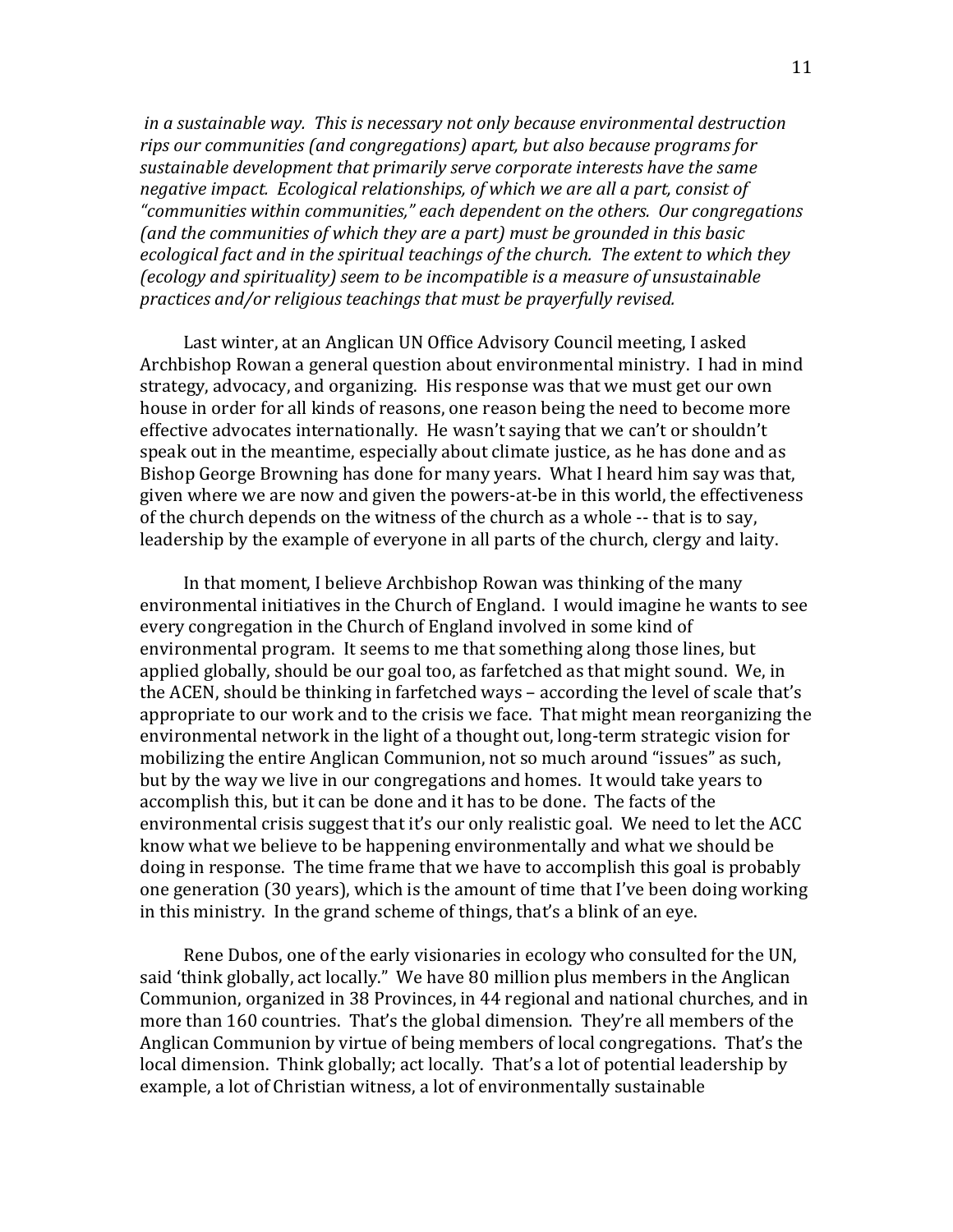congregations, and a lot of troops on the ground (a military metaphor that's wrong for the church, but makes the point).

*We also have about 150 theology schools in the Anglican Communion. This is where a great deal of spiritual formation takes place and where many leaders of the church are trained. They need to know, if they don't already, what sustainable communities are and how Anglican congregations can be models of them.* 

 From the standpoint of Anglican educators, clergy, and parishioners, the local congregation plays the most important of all roles in the life of the church. From the standpoint of the Living Earth, the local congregation plays the most important of all possible roles in the church's relationship to life itself. It is there that the church has the greatest impact on the web of life, for better or worse – hopefully, for the better. Given the opportunity and presented in the right way, congregations would want to know not only how the work of the ACEN relates to them and benefits them, but also how they can be more involved. The question that many of my parishioners ask is *How can I help*? It's a good question, and the right one, given the severity of the environmental crisis. That's why I would like us to work in a more strategic, organizing way to mobilize the whole Anglican Communion.

 I'll state my point again: the destructive impact of corporate states has been directed at local communities – on work and livelihoods, social ties, heritage, basic necessities like food and water, habitation, the environment generally, and on our congregations. That is why the most basic and important contribution that the ACEN can make is to create, renew, support, and protect sustainable congregations. Good stewardship and good eco‐justice depend on congregations rooted in a genuinely spiritual and ecological vision of community (communities existing within the larger community of life). Dietrich Bonhoeffer spoke of community as our "life together" during the devastation of World War II. Today, we face another kind of devastation, and the depth of reconciliation that we need among the world's peoples and with the Living Earth goes farther than he (or anyone else) would have thought possible sixty years ago.

*The transformation of local congregations into living examples of sustainable communities lies at the heart of the gospel message. It will demonstrate what the "good news" can be like in our era. This transformation may depend less on programmatic, issueoriented or argumentoriented programs than on a fluid, creative, ecologically inclusive, community building invitation to the ministry itself.*

 If I understand the work of the Anglican Alliance correctly – and if I'm hearing between the words that I hear correctly – this strategy is in keeping with their purpose and goals. Humanitarian relief in response to environmental crises, including climate change, is one part of their vision. Increasingly, this will be humanitarian relief in response to environmental crises that have undermined and destroyed the capacity of human communities to survive. Regional consultations are an important part of the Alliance's work. Bioregional thinking has always played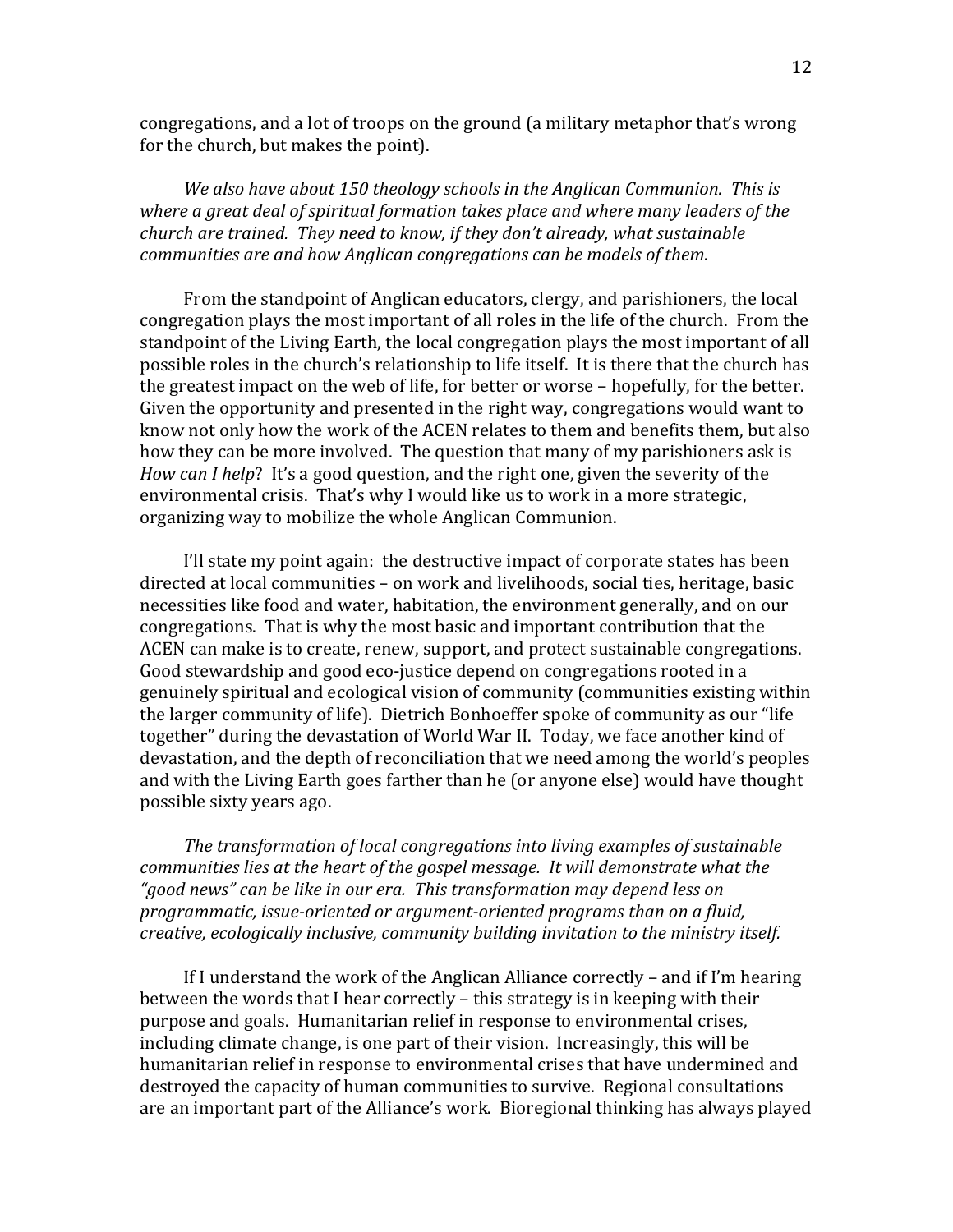a prominent part in environmental organizing. The whole world must organize in creative ways to meet the challenges ahead. And another Lambeth Conference is coming up in 2018. The opportunity that we have to do what needs to be done begins now, but we should set our sights on that Conference as a crucial and timely step along the way.

*For the purpose of organizing, we might think in terms of regions, more effective communication, and finding the skills we need to create and mobilize sustainable congregations.*

 How we, in the Anglican Communion, respond to the crisis we face now can be a delicate and difficult matter to discuss. Our many congregations live in very different environmental, political, and economic circumstances. Yet, we all share in the responsibility to care for God's creation, and the globalized nature of the environmental crisis calls us to act together as never before. In different degrees, this ministry offers opportunities for people of every age, every walk of life, and with all interests and skills. For some people and in some situations, it can also be a dangerous pursuit, as corporations, working in concert with governments, defend their interests militarily and through the emerging global security state. I was once arrested, with many friends and colleagues in the church, while engaged in civil disobedience against police brutality in Manhattan. At the very least, I would rather not have my phones calls and emails monitored to the end of my days, which is, in recent years, a minimal consequence of civil disobedience.

*Nevertheless, if present trends continue politically and economically, many of our brothers and sisters will need legal and spiritual support, as well as solidarity. We should be prepared to give it.* 

 In the years ahead, it is likely that the severity of the environmental crisis will challenge the confidence that people have in traditional structures, including the structures of the church.

*That is why the highest priority must be given to strengthening our parishioners' confidence in the structures and teachings of the church, especially with regard to the most basic concerns. For example, will the church help my family and me to survive in this world? I hope the answer will be yes; but based on the world that's unfolding now, this is a reasonable question that anyone might ask about any church, any denomination, anywhere.* 

 Many of our members, perhaps the vast majority, need to reflect upon and talk with each other about the ecological and spiritual foundation of community life, as well as the many contributions that congregations and communities can make to our mutual survival. In other words, what environmental and spiritual roles do congregations play in meeting survival needs? What purposes do they serve when ecological systems (communities within communities) are being destroyed? A working assumption behind my ministry has been that the "first church," the church